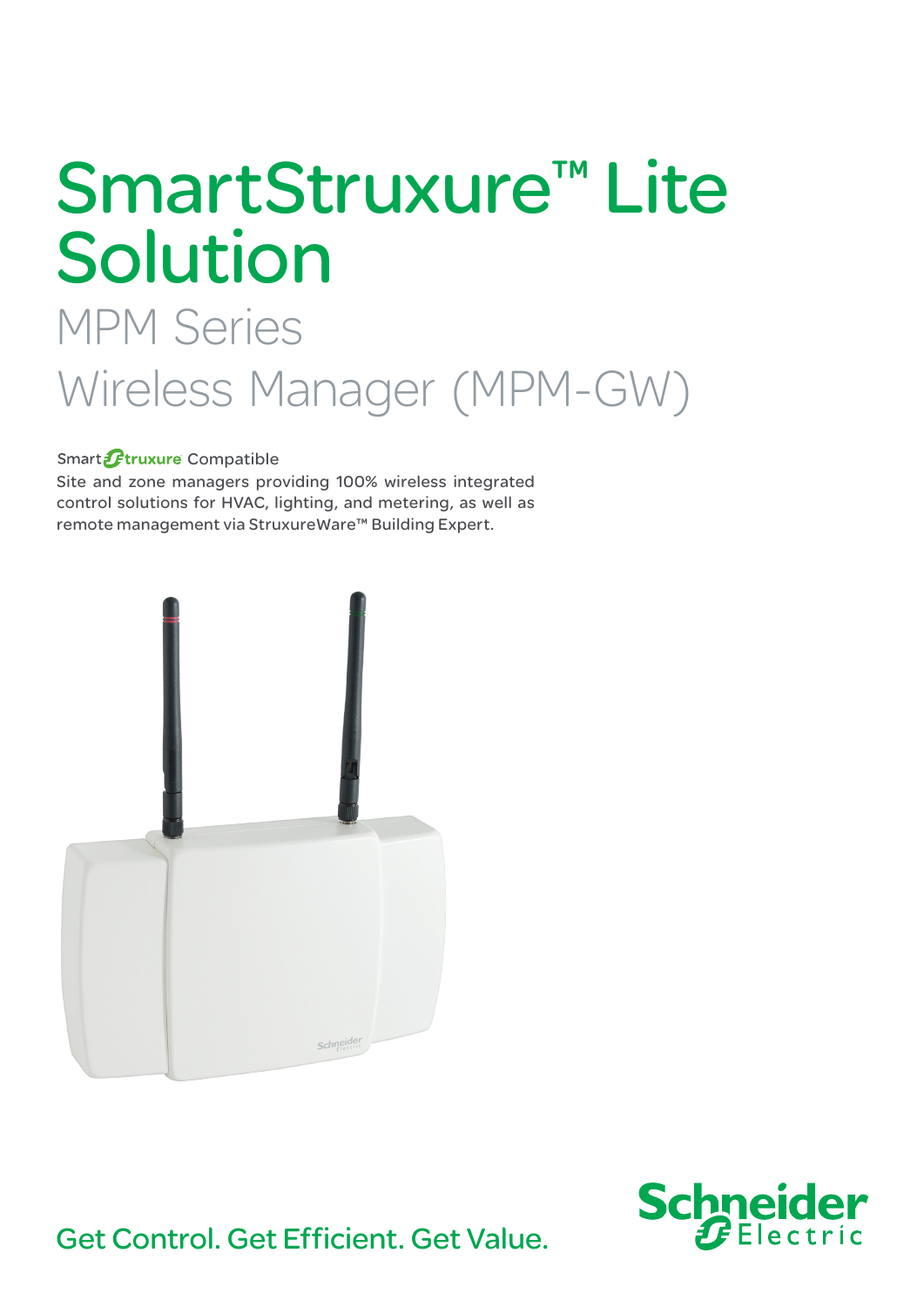## SmartStruxure Lite solution Wireless Manager Features



#### AT A GLANCE

#### Networking

- Ethernet connector for BACnet Ethernet/IP
- 802.15.4 wireless mesh (25 nodes/network)
- Wired serial bus for daisy chain (CANbus)

#### Third-party interoperability

- BACnet, EWS, oBIX, FTP
- EnOcean (wireless)
- ZigBee Pro (wireless)
- CANbus

#### Inputs/Outputs

- EnOcean (wireless): 49 devices
- ZigBee Pro (wireless): 30 peripherals
- **Other**
- Real-time clock
- 400MHz processor
- 64MB of RAM
- 4GB of Flash for local storage
- StruxureWare Building Expert

Multi-Purpose Management devices (MPM) enable the control, monitoring, and management of entire sites via StruxureWare Building Expert. They can also be used for wired and wireless zone control in larger buildings.

#### Control features

- Wireless control of EnOcean end-devices (optional, 49 points per MPM)
- Wireless control of ZigBee Pro end-devices (optional, 30 peripherals per MPM)
- Programmable via StruxureWare Building Expert
- Points visible through BACnet®, EcoStruxure® Web Services (EWS) and oBIX®
- Real-time response to scripting/graphical programming

#### **Applications**

The MPMP-GW has an aesthetic look, similar to a router, allowing for in-room deployment. It supports control and gateway functionality for wireless peripherals for the following applications:

- HVAC room and zone control (actuators, thermostats, sensors)
- Lighting room and zone control (switches, relays, sensors)
- Access (ikeycard readers and occupancy sensors)
- Wireless meters and sub-meters

#### Networking Between Units

- Wireless: ZigBee Pro wireless mesh network (self-forming/healing, 25 nodes per network)
- Wired: Daisy chain
- IP/Ethernet: Ethernet port

#### Embedded gateway

- EnOcean (wireless) to BACnet IP/oBIX/EWS
- ZigBee Pro (wireless) to BACnet IP/oBIX/EWS
- Modbus to BACnet IP/oBIX/EWS

#### StruxureWare Building Expert

All MPM models have an embedded web server hosting Building Expert, a web-based intelligent building management system that allows complete configuration and management of small sites. Building Expert offers dashboards, maps, graphical programming, scripting, scheduling, trend logging and more. It is the perfect mini-iBMS for small and medium buildings. It can also be integrated with other SmartStruxure solutions.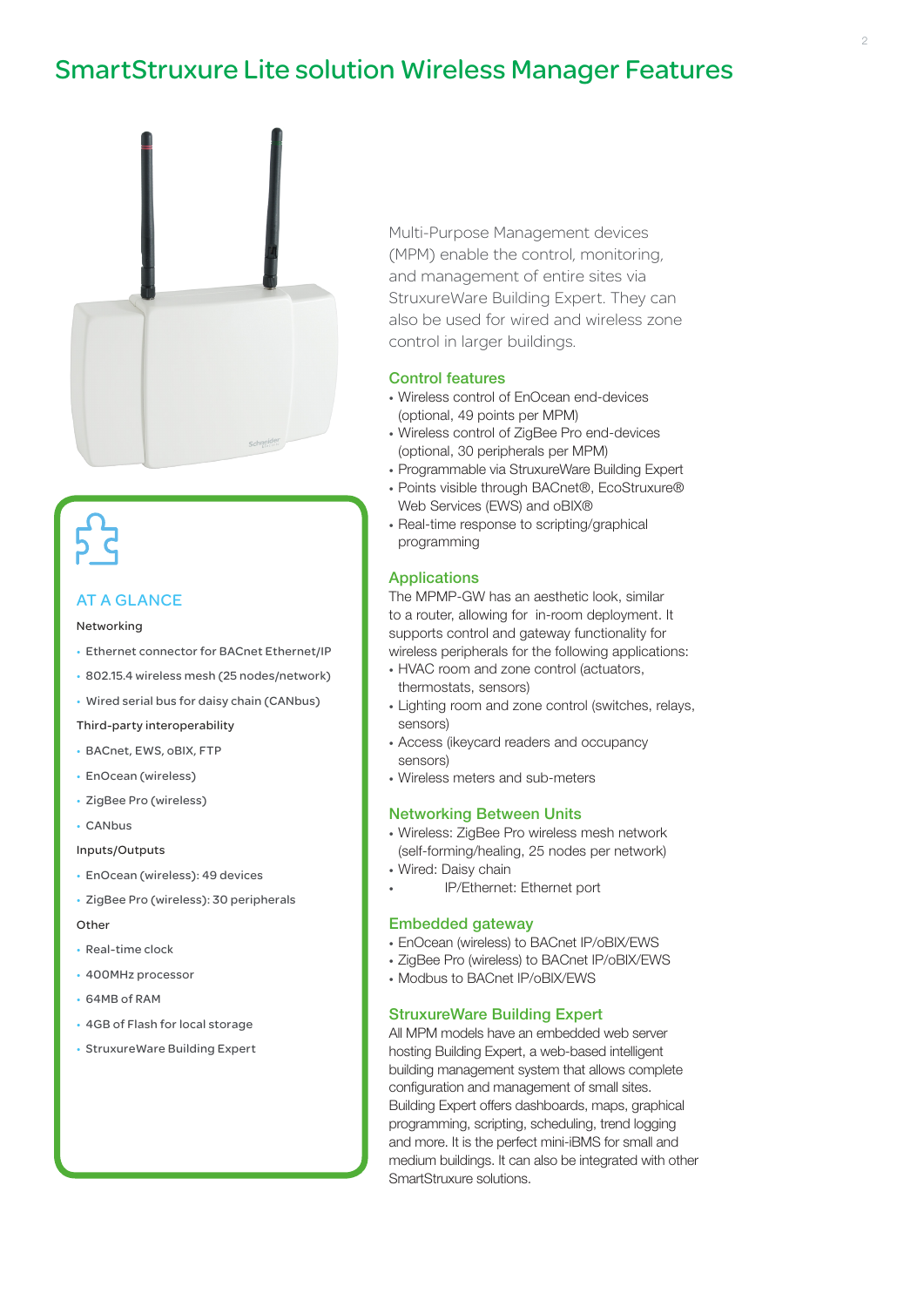## SmartStruxure Lite solution Wireless Manager Specifications

### Specifications ·

Power

Voltage 24VAC; ± 15%; 50/60HZ 24VDC ± 10% Typical consumption 5 VA + Output (VAC), 1.6 W + Output (VDC) **Battery** CR1220 3v Lithium Coin Cell Battery **General** Processor ARM9 32-bit, 400MHz Memory 64MB flash Storage 4GB flash for local storage Real-time clock Battery backed (10,000 hours) Communication ZigBee Pro, EnOcean, BACnet CANbus (125-500 Kbps) Ethernet (10/100 Mbps) **Enclosure Material** Rigid ABS Dimensions 116mm (4.57 in) x 191mm (7.52 in) Rating

UL94V0-5VB Mounting Din-rail, wall or ceiling mount **Environmental** 

Operating Temperature 0°C (32°F) - 60°C (140°F) Storage Temperature

-20°C (-4°F) - 60°C (140°F)

Relative Humidity 0 to 90% non-condensing

## Disclaimer

with Part 15 of the FCC Rules. Operation is subject to the following two co

• this device may not cause harmful interference

• this device must accept any interference received, including interference that may cause undesired operation.

This device complies with Industry Canada licence-exempt RSS standard(s). Operation is subject to the following two c

- this device may not cause interference
- this device must accept any interference, including interference that may cause undesired operation of the device.

Le présent appareil est conforme aux CNR d'Industrie Canada applicables aux appareils radio exempts de licence. L'exploitation est autorisée aux deux condit

• l'appareil ne doit pas produire de brouillage

• l'utilisateur de l'appareil doit accepter tout brouillage radioélectrique subi, même si le brouillage est susceptible d'en compromettre le fonctionnement.

Changes or modifications not approved by the manufacturer could void the user's authority to operate the equipment.

This equipment complies with FCC radiation exposure limits set forth for an uncontrolled environment. In order to avoid the possibility of exceeding the FCC radio frequency exposure limits, human proximity to the antenna s

This equipment complies with IC RSS-102 radiation exposure limits set forth for an uncontrolled environment. This equipment should be installed and operated with minimum distance 20cm between the radiator & your body.



#### EnOcean (optional)

**Frequency** 315MHz, 868MHz, or 902MHz Receiver Sensitivity –95dBm Conducted Output Power 5dBm Range Recommended: 45ft/15m Line of sight: 100ft/30m Antenna External whip, RP SMA 0dBi ZigBee Pro (optional) Frequency 2400 – 2483.5MHz, 16RF channels Data rate/Mod.type 250Kbps Receiver Sensitivity -101dBm/-105dBm (amplified) Nominal Output Power 8dBm/18dBm (amplified) Range Recommended to MPM: 150ft/50m Line of sight to MPM: 300ft/100m Recommended to peripherals: 50ft/17m Line of sight to peripherals: 100ft/30m Antenna External whip, RP SMA 2.5dbi

#### StruxureWare™ Building Expert

Software type Embedded web interface Local installation None necessary Browser compatibility Firefox ESR Internet Explorer 10 (only) Google Chrome Safari (Mac only)

#### Agency approvals

Energy Management Equipment, UL 916, Fourth Edition, December 23, 1998, rev. December 17, 2007

CSA Standard for Signal Equipment C22.2 No. 205-M1983 (R2004)

CFR47 FCC Part15, Subpart B:2009

ICES-003: Issue 4 (2004)

CE

Japanese Radio Law

RoHS

#### Disclaimer

If the equipment is used in a manner not specified by the manufacturer, the protection provided by the equipment may be impaired.